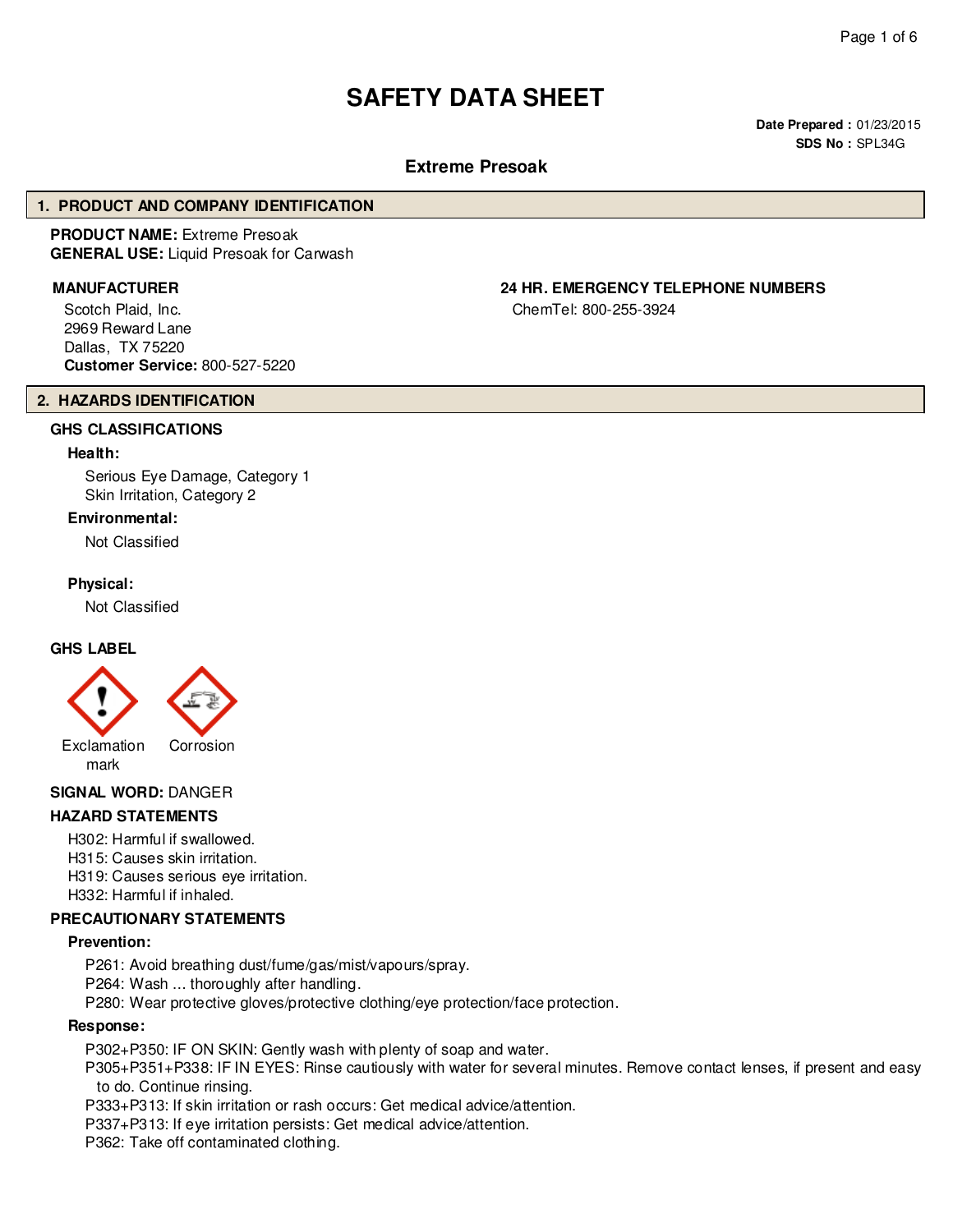# **Storage:**

P102: Keep out of reach of children.

P403+P235: Store in a well-ventilated place. Keep cool.

# **Disposal:**

P501: Dispose of contents/container to ...

| 3. COMPOSITION / INFORMATION ON INGREDIENTS                          |           |                    |
|----------------------------------------------------------------------|-----------|--------------------|
| <b>Chemical Name</b>                                                 | $Wt.\%$   | <b>CAS</b>         |
| Glycine, N,n'-1,2-ethanediylbis[n-(carboxymethyl)-, Tetrasodium Salt | $10 - 30$ | $64 - 02 - 8$      |
| Sodium C14-C16 Olefin Sulfonate                                      |           | 10 - 20 68439-57-6 |
| 2- Butoxyethanol                                                     | $5 - 10$  | $111 - 76 - 2$     |
| Silicic Acid (H2SiO3), Disodium Salt                                 | $-5$      | 6834-92-0          |
| Ethanol, 2-amino-                                                    | - 5       | 141-43-5           |

## **4. FIRST AID MEASURES**

**EYES:** Immediately flush eyes with plenty of water. Get medical attention, if irritation persists.

**SKIN:** Wash with soap and water. Get medical attention if irritation develops or persists.

**INGESTION:** Get immediate medical attention. Do not induce vomiting unless instructed to do so by poison center or physician.

**INHALATION:** Remove victim to fresh air. If irritation persists, get medical attention.

# **SIGNS AND SYMPTOMS OF OVEREXPOSURE**

**EYES:** Contact causes serious eye irritation and/or damage.

**SKIN:** Contact causes skin irritation.

**INGESTION:** May cause headache and nausea.

**INHALATION:** May cause drowsiness and/or dizziness.

**ACUTE EFFECTS:** Eye contact may cause stinging, tearing, redness and blurred vision. Skin contact may cause redness and pain.

**CHRONIC EFFECTS:** None known.

**NOTES TO PHYSICIAN:** Treat symptomatically

# **5. FIRE FIGHTING MEASURES**

**GENERAL HAZARD:** The product is not expected to present any fire or explosion hazards under prescribed use conditions. **EXTINGUISHING MEDIA:** Use extinguishing measures that are appropriate for the local circumstance and the surrounding environment.

**FIRE FIGHTING EQUIPMENT:** Use personal protective equipment **HAZARDOUS DECOMPOSITION PRODUCTS:** CO, CO<sub>2</sub>, Oxides of Sulfur and Nitrogen

# **6. ACCIDENTAL RELEASE MEASURES**

**SMALL SPILL:** Stop leak if safe to do so. Soak up and contain spill with an absorbant material and place in container for proper disposal. Flush away traces with water.

**LARGE SPILL:** Dike spilled material or otherwise contain material to ensure runoff does not reach into soil, ditches, sewers and / or groundwater. Transfer material into suitable containers for proper disposal in accordance with local, state and federal regulations.

#### **ENVIRONMENTAL PRECAUTIONS**

**WATER SPILL:** Do not allow material to contaminate waterways.

**LAND SPILL:** Do not allow material to contaminate the soil.

**GENERAL PROCEDURES:** Ensure clean-up is conducted by trained personnel only. Refer to protective measures listed in Sections 7 and 8.

**COMMENTS:** Inform appropriate managerial or supervisory personnel of all environmental releases. Prevent further leakage or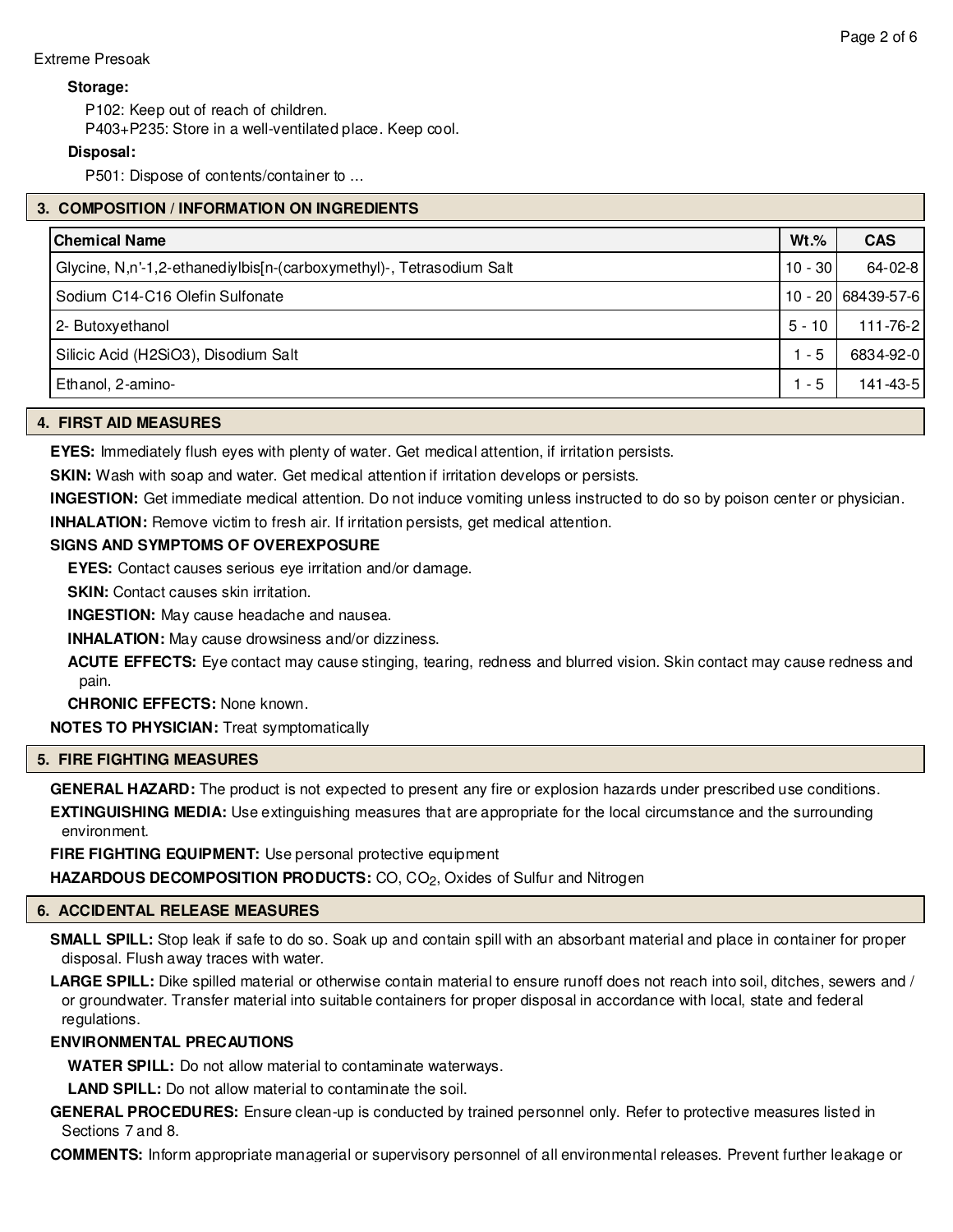spillage if safe to do so.

# **7. HANDLING AND STORAGE**

**GENERAL PROCEDURES:** Handle in accordance with good industrial hygiene and safety procedures. Use personal protection recommended in Section 8. Follow all product label instructions.

**HANDLING:** Wash face, hands and any exposed skin thoroughly after handling. Avoid breathing vapors or mists.

**STORAGE:** Keep out of reach of children. Store in original container in a cool, dry and well ventilated area.

**STORAGE TEMPERATURE:** 0°C (32°F) Minimum to 50°C (125°F) Maximum

**Notes:** Store away from sources of heat and freezing temperatures.

# **8. EXPOSURE CONTROLS / PERSONAL PROTECTION**

## **EXPOSURE GUIDELINES**

| OSHA HAZARDOUS COMPONENTS (29 CFR1910.1200) |             |                        |                   |                  |                   |                     |                   |
|---------------------------------------------|-------------|------------------------|-------------------|------------------|-------------------|---------------------|-------------------|
|                                             |             | <b>EXPOSURE LIMITS</b> |                   |                  |                   |                     |                   |
|                                             |             | <b>OSHA PEL</b>        |                   | <b>ACGIH TLV</b> |                   | <b>Supplier OEL</b> |                   |
| <b>Chemical Name</b>                        |             | ppm                    | mg/m <sup>3</sup> | ppm              | mg/m <sup>3</sup> | ppm                 | mg/m <sup>3</sup> |
| Sodium C14-C16 Olefin Sulfonate             | <b>TWA</b>  |                        |                   |                  |                   | NL.                 | NL.               |
|                                             | <b>STEL</b> |                        |                   |                  |                   | <b>NL</b>           | <b>NL</b>         |
| 2- Butoxyethanol                            | <b>TWA</b>  | 50                     | 240               | 20               | 97                | NL.                 | <b>NL</b>         |
|                                             | <b>STEL</b> |                        |                   |                  |                   | <b>NL</b>           | NL.               |
| Ethanol, 2-amino-                           | <b>TWA</b>  | 3                      | 6                 | 3                | 7.5               | <b>NL</b>           | <b>NL</b>         |
|                                             | <b>STEL</b> |                        |                   | 6                | 15                | NL.                 | <b>NL</b>         |

**ENGINEERING CONTROLS:** None usually needed.

# **PERSONAL PROTECTIVE EQUIPMENT**

**EYES AND FACE:** Safety glasses with side shields.

**SKIN:** Chemical resistant gloves.

**RESPIRATORY:** No personal respiratory equipment normally required.

**PROTECTIVE CLOTHING:** Wear suitable protective clothing to prevent contact with skin.

**WORK HYGIENIC PRACTICES:** Wash contaminated clothing before reuse. Wash face, hands and any exposed skin thoroughly after handling.

**OTHER USE PRECAUTIONS:** Protective clothing and equipment should be in accordance with 29 CFR 1910.132 and 1910.133. **COMMENTS:** Eyewash stations and safety showers should always be in place where chemicals are handled and stored.

# **9. PHYSICAL AND CHEMICAL PROPERTIES**

**PHYSICAL STATE:** Liquid **ODOR:** Cherry **ODOR THRESHOLD:** Not Established **APPEARANCE:** Clear liquid **COLOR:** Turquoise **pH:** 12.5 to 13.5 (full strength) PERCENT VOLATILE: (w/w) 70-80% mostly as water. **FLASH POINT AND METHOD:** None to boiling. Does not sustain combustion. **FLAMMABLE LIMITS:** NA = Not Applicable **AUTOIGNITION TEMPERATURE:** NA = Not Applicable **VAPOR PRESSURE:** Not determined for this mixture.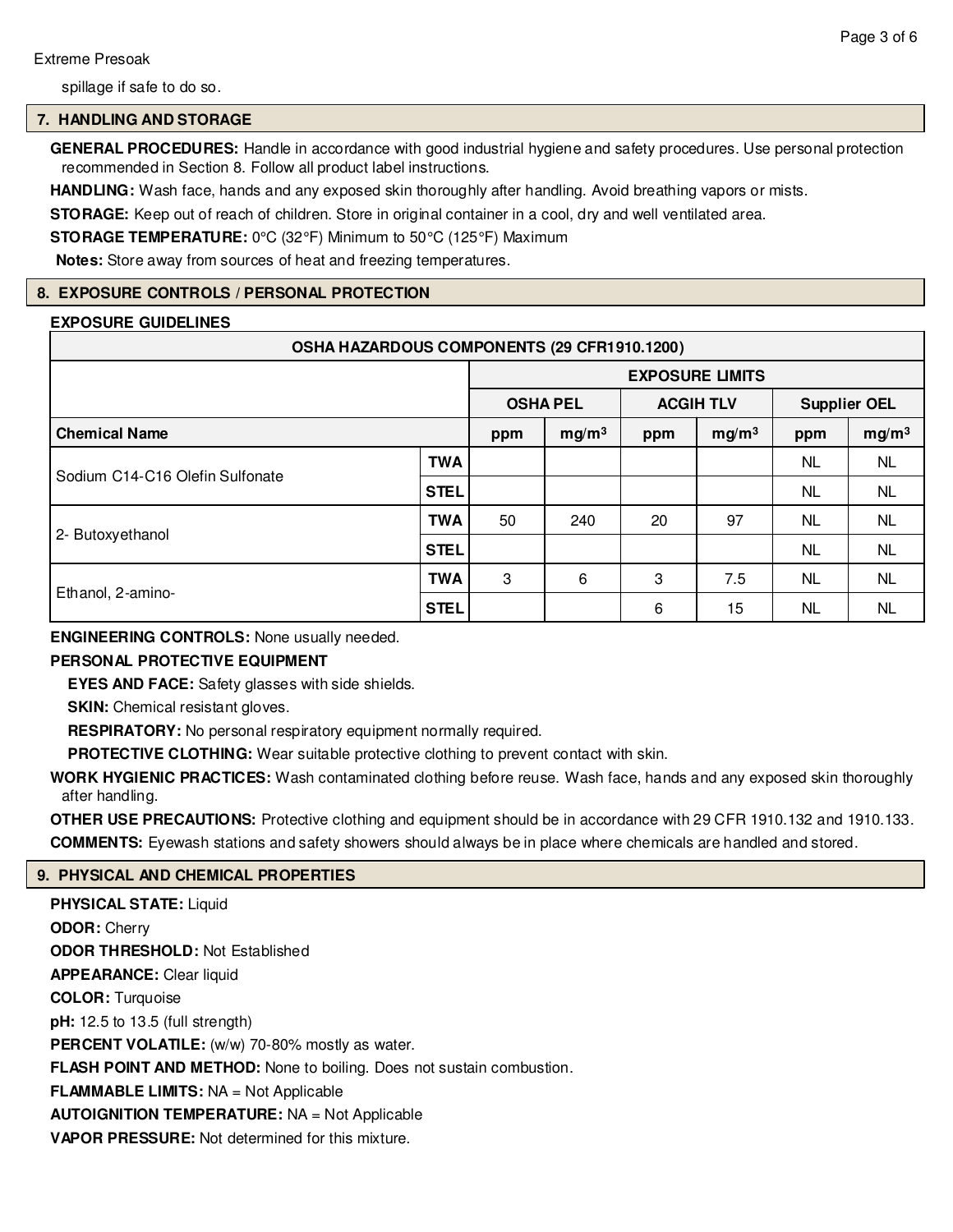**VAPOR DENSITY:** Not determined for this mixture. **BOILING POINT:** > 100°C (212°F) **FREEZING POINT:** < 0°C (32°F) **THERMAL DECOMPOSITION:** NA = Not Applicable **SOLUBILITY IN WATER:** Complete **PARTITION COEFFICIENT: N-OCTANOL/WATER:** Not determined for this mixture. **EVAPORATION RATE:** Near that of water. **SPECIFIC GRAVITY:** 1.08 to 1.09 g/ml at 20°C (68°F)

**VISCOSITY:** Not determined for this mixture.

**(VOC):** 5.000 to 10.000 (Weight %)

**OXIDIZING PROPERTIES:** This product is not classified as oxidizing

# **10. STABILITY AND REACTIVITY**

**REACTIVITY:** Stable under normal conditions.

**HAZARDOUS POLYMERIZATION:** Will not occur.

**STABILITY:** Stable under normal conditions.

**CONDITIONS TO AVOID:** Excessive heat or cold.

**POSSIBILITY OF HAZARDOUS REACTIONS:** No dangerous reaction known under conditions of normal use.

**HAZARDOUS DECOMPOSITION PRODUCTS:** Oxides of carbon, nitrogen and sulfur.

**INCOMPATIBLE MATERIALS:** Strong acids and oxidizing materials.

# **11. TOXICOLOGICAL INFORMATION**

# **ACUTE**

| <b>Chemical Name</b>                                                 | ORAL LD <sub>50</sub> | <b>DERMAL LD<sub>50</sub></b> | <b>INHALATION</b><br>$LC_{50}$ |
|----------------------------------------------------------------------|-----------------------|-------------------------------|--------------------------------|
| Glycine, N,n'-1,2-ethanediylbis[n-(carboxymethyl)-, Tetrasodium Salt | 3030 mg/kg<br>(rat)   | $> 5000$ mg/kg<br>(rabbit)    | Not determined                 |
| Sodium C14-C16 Olefin Sulfonate                                      | 2079 to 2340          | 6300 to 160000                | 52 to 206 mg/l                 |
|                                                                      | mg/kg (rat)           | mg/kg (rabbit)                | (rat) Aerosol                  |
| 2- Butoxyethanol                                                     | 1300 mg/kg            | $>$ 2000 mg/kg                | 4.9 mg/l $(rat)$               |
|                                                                      | (rat)                 | (rat)                         | Aerosol                        |
| Silicic Acid (H2SiO3), Disodium Salt                                 | 600 mg/kg (rat)       | No data                       | No data                        |
| Ethanol, 2-amino-                                                    | 1089 mg/kg            | $2504$ mg/kg                  | $> 1.48$ mg/L (rat)            |
|                                                                      | (rat)                 | (rat)                         | 4 hr (vapour)                  |

**EYE EFFECTS:** Causes serious eye irrtation.

**SKIN EFFECTS:** Causes skin irritation. May cause allergic skin reaction.

**CHRONIC:** Health injuries are not known or expected under normal use.

# **SUBCHRONIC:** None known.

**CARCINOGENICITY**

| <b>Chemical Name</b> | <b>IARC</b><br><b>Status</b> | <b>Other</b>         |
|----------------------|------------------------------|----------------------|
| 2- Butoxyethanol     | Group 3                      | <b>ACGIH</b><br>(A3) |

**IARC:** IARC (Group 3) components are "not classifiable as human carcinogens"

**NTP:** No ingredient in this product is present at levels greater than or equal to 0.1% is identified as a known or anticipated carcinogen by NTP.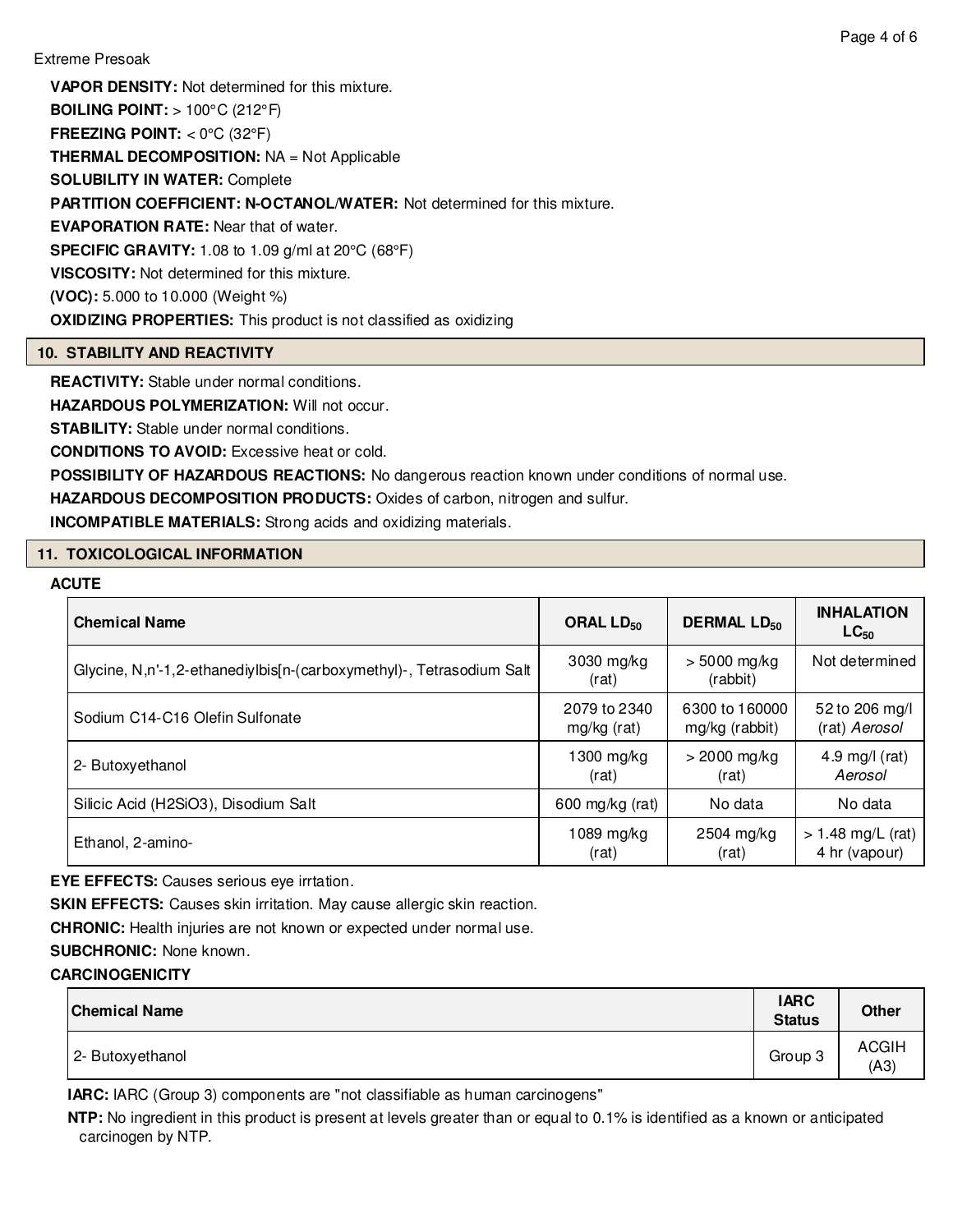**OSHA:** No ingredient in this product is present at levels greater than or equal to 0.1% is identified as a carcinogen or potential carcinogen by OSHA.

**Notes:** ACGIH (A3) - Animal Carcinogen

**REPEATED DOSE EFFECTS:** No data available for this mixture.

**IRRITATION:** Skin and eye irritation.

**SENSITIZATION:** No data available for this mixture.

**NEUROTOXICITY:** None known.

**GENETIC EFFECTS:** None known.

**REPRODUCTIVE EFFECTS:** None known.

**TARGET ORGANS:** Contains material which may cause damage to the following organs: central nervous system.

**TERATOGENIC EFFECTS:** No data available

**MUTAGENICITY:** No data available

**SYNERGISTIC MATERIALS:** No data available

## **12. ECOLOGICAL INFORMATION**

**ECOTOXICOLOGICAL INFORMATION:** Toxic to aquatic life with long lasting effects.

**BIOACCUMULATION/ACCUMULATION:** The potential for bioconcentration in organisms is low.

**DISTRIBUTION:** Not determined for this mixture.

## **AQUATIC TOXICITY (ACUTE)**

**96-HOUR LC50:** Not determined for this mixture.

**48-HOUR EC50:** Not determined for this mixture.

**96-HOUR EC50:** Not determined for this mixture.

**CHEMICAL FATE INFORMATION:** This product is expected to be readily biodegradable.

#### **13. DISPOSAL CONSIDERATIONS**

**DISPOSAL METHOD:** Follow all Federal, State and Local Regulations appropriate for this material.

**PRODUCT DISPOSAL:** Wastewater resulting from this product should be directed to a proper waste water treatment facility.

**EMPTY CONTAINER:** Empty containers should be taken to an approved waste handling site for recycling or disposal. Do not reuse empty containers.

#### **14. TRANSPORT INFORMATION**

# **DOT (DEPARTMENT OF TRANSPORTATION)**

**PROPER SHIPPING NAME:** Not dangerous goods.

#### **ROAD AND RAIL (ADR/RID)**

**PROPER SHIPPING NAME:** Not dangerous goods.

**COMMENTS:** The shipper / consignor / sender is responsible to ensure that the packaging, labeling and markings are in compliance with the selected mode of transport.

# **15. REGULATORY INFORMATION**

# **UNITED STATES**

# **SARA TITLE III (SUPERFUND AMENDMENTS AND REAUTHORIZATION ACT)**

**311/312 HAZARD CATEGORIES:** Acute Health Hazard, Chronic Health Hazard

**FIRE:** No **PRESSURE GENERATING:** No **REACTIVITY:** No **ACUTE:** Yes **CHRONIC:** Yes

# **EPCRA SECTION 313 SUPPLIER NOTIFICATION**

| <b>Chemical Name</b> | $Wt$ %    | <b>CAS</b> |
|----------------------|-----------|------------|
| 2- Butoxyethanol     | 10 I<br>ა | . -76-2    |

# **302/304 EMERGENCY PLANNING**

**EMERGENCY PLAN:** No chemicals in this product are subject to the reporting requirements of SARA Title III, Section